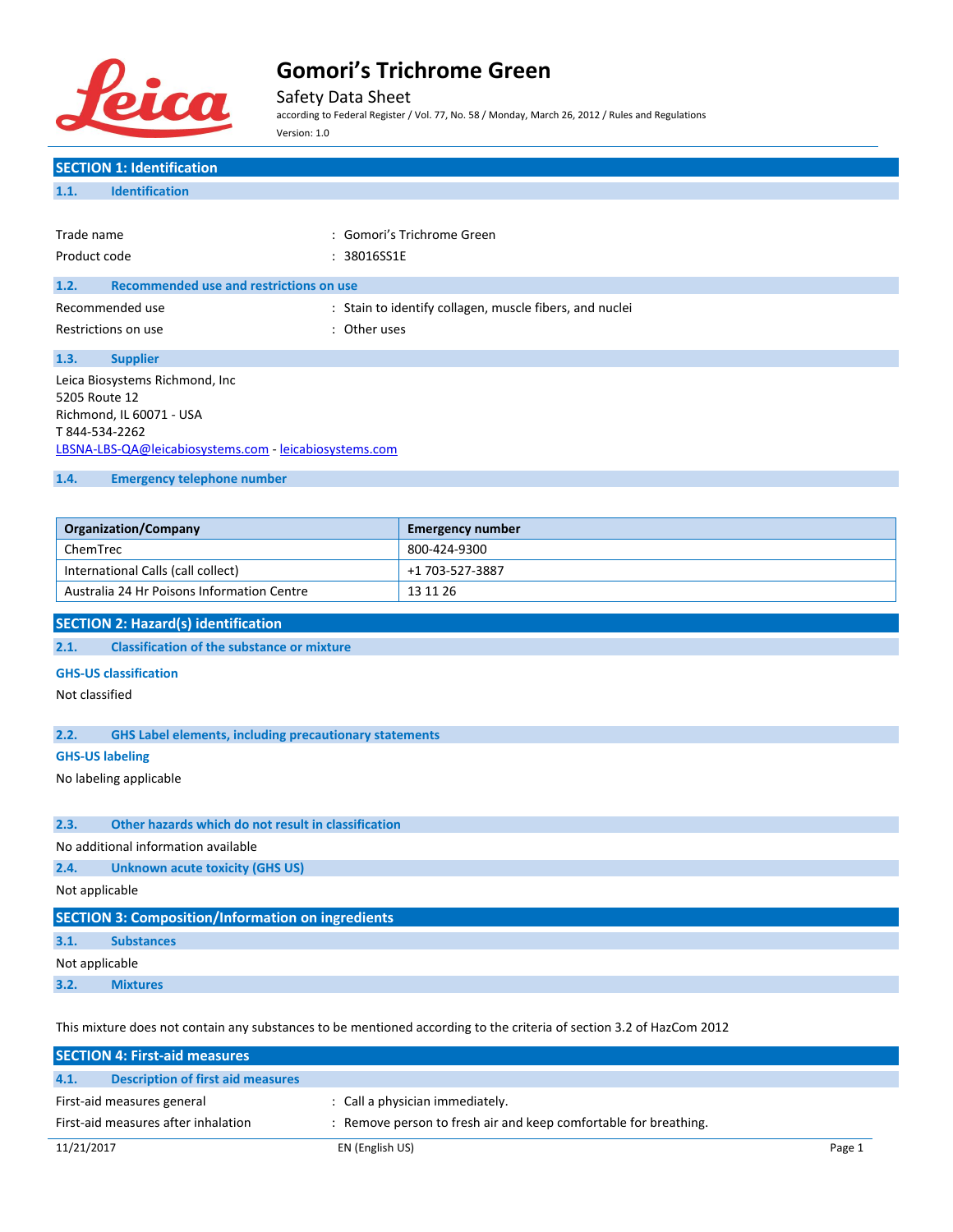## Safety Data Sheet

according to Federal Register / Vol. 77, No. 58 / Monday, March 26, 2012 / Rules and Regulations

| First-aid measures after skin contact |                                                                     | : Rinse skin with water/shower. Remove/Take off immediately all contaminated clothing. Call<br>a physician immediately.                                                                                            |  |
|---------------------------------------|---------------------------------------------------------------------|--------------------------------------------------------------------------------------------------------------------------------------------------------------------------------------------------------------------|--|
| First-aid measures after eye contact  |                                                                     | : Rinse cautiously with water for several minutes. Remove contact lenses, if present and easy<br>to do. Continue rinsing. Call a physician immediately.                                                            |  |
| First-aid measures after ingestion    |                                                                     | : Rinse mouth. Do not induce vomiting. Call a physician immediately.                                                                                                                                               |  |
| 4.2.                                  | Most important symptoms and effects (acute and delayed)             |                                                                                                                                                                                                                    |  |
|                                       | Symptoms/effects after skin contact                                 | : Burns.                                                                                                                                                                                                           |  |
| Symptoms/effects after eye contact    |                                                                     | : Serious damage to eyes.                                                                                                                                                                                          |  |
|                                       | Symptoms/effects after ingestion                                    | : Burns.                                                                                                                                                                                                           |  |
| 4.3.                                  | Immediate medical attention and special treatment, if necessary     |                                                                                                                                                                                                                    |  |
|                                       | Treat symptomatically.                                              |                                                                                                                                                                                                                    |  |
|                                       | <b>SECTION 5: Fire-fighting measures</b>                            |                                                                                                                                                                                                                    |  |
| 5.1.                                  | Suitable (and unsuitable) extinguishing media                       |                                                                                                                                                                                                                    |  |
|                                       | Suitable extinguishing media                                        | : Water spray. Dry powder. Foam. Carbon dioxide.                                                                                                                                                                   |  |
| 5.2.                                  | Specific hazards arising from the chemical                          |                                                                                                                                                                                                                    |  |
| Reactivity                            |                                                                     | : The product is non-reactive under normal conditions of use, storage and transport.                                                                                                                               |  |
| 5.3.                                  | Special protective equipment and precautions for fire-fighters      |                                                                                                                                                                                                                    |  |
|                                       | Protection during firefighting                                      | : Do not attempt to take action without suitable protective equipment. Self-contained<br>breathing apparatus. Complete protective clothing.                                                                        |  |
|                                       | <b>SECTION 6: Accidental release measures</b>                       |                                                                                                                                                                                                                    |  |
| 6.1.                                  | Personal precautions, protective equipment and emergency procedures |                                                                                                                                                                                                                    |  |
|                                       |                                                                     |                                                                                                                                                                                                                    |  |
| 6.1.1.                                | For non-emergency personnel                                         |                                                                                                                                                                                                                    |  |
|                                       | <b>Emergency procedures</b>                                         | : Ventilate spillage area. Avoid contact with skin and eyes. Do not breathe<br>mist/vapours/spray.                                                                                                                 |  |
| 6.1.2.                                | For emergency responders                                            |                                                                                                                                                                                                                    |  |
|                                       | Protective equipment                                                | : Do not attempt to take action without suitable protective equipment. For further<br>information refer to section 8: "Exposure controls/personal protection".                                                     |  |
| 6.2.                                  | <b>Environmental precautions</b>                                    |                                                                                                                                                                                                                    |  |
|                                       | Avoid release to the environment.                                   |                                                                                                                                                                                                                    |  |
| 6.3.                                  | Methods and material for containment and cleaning up                |                                                                                                                                                                                                                    |  |
|                                       | Methods for cleaning up                                             | : Take up liquid spill into absorbent material.                                                                                                                                                                    |  |
|                                       | Other information                                                   | : Dispose of materials or solid residues at an authorized site.                                                                                                                                                    |  |
| 6.4.                                  | <b>Reference to other sections</b>                                  |                                                                                                                                                                                                                    |  |
|                                       | For further information refer to section 13.                        |                                                                                                                                                                                                                    |  |
|                                       | <b>SECTION 7: Handling and storage</b>                              |                                                                                                                                                                                                                    |  |
| 7.1.                                  | <b>Precautions for safe handling</b>                                |                                                                                                                                                                                                                    |  |
|                                       | Precautions for safe handling                                       | : Ensure good ventilation of the work station. Avoid contact with skin and eyes. Do not                                                                                                                            |  |
|                                       | Hygiene measures                                                    | breathe mist/vapours/spray. Wear personal protective equipment.<br>: Wash contaminated clothing before reuse. Do not eat, drink or smoke when using this<br>product. Always wash hands after handling the product. |  |
| 7.2.                                  | Conditions for safe storage, including any incompatibilities        |                                                                                                                                                                                                                    |  |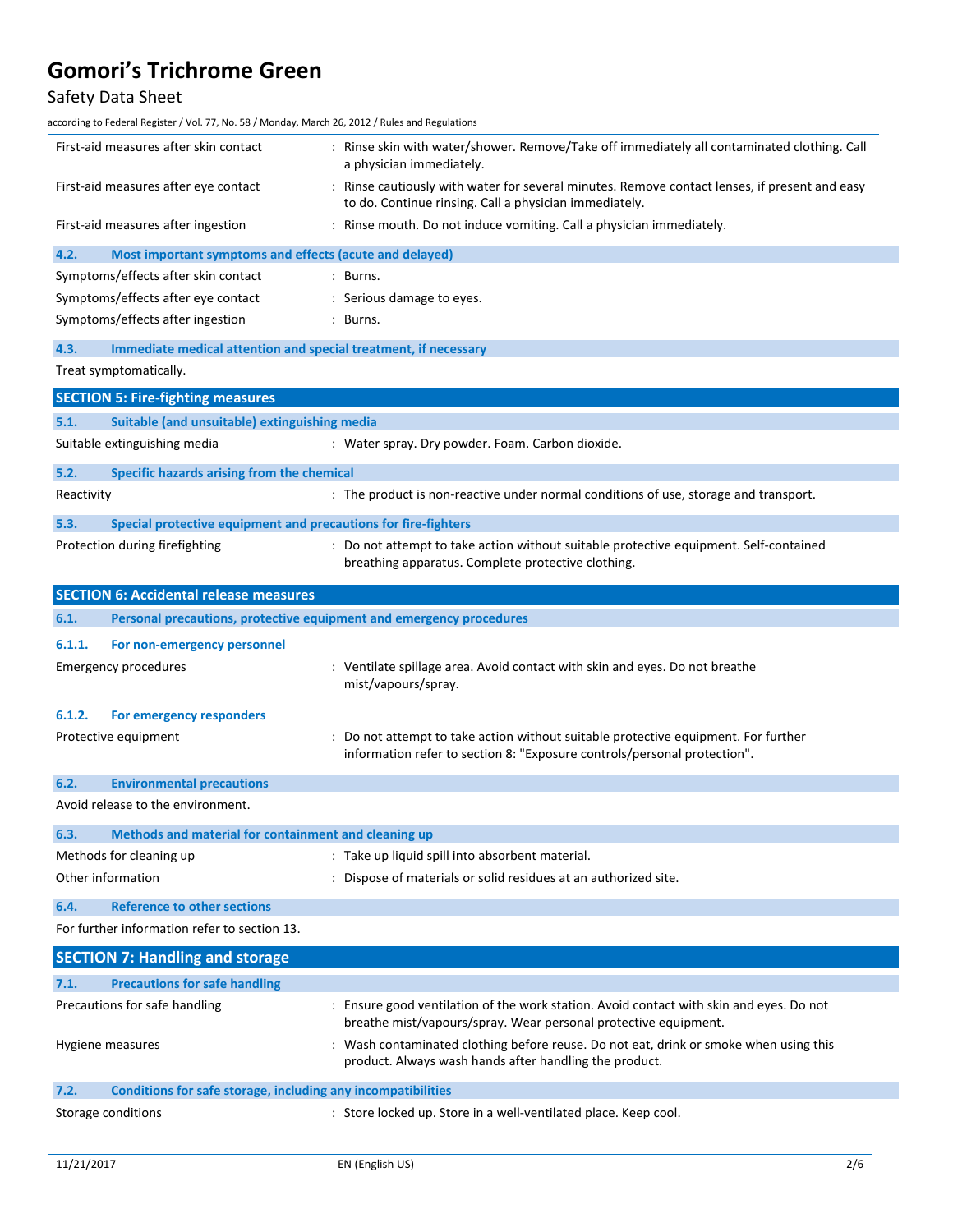## Safety Data Sheet

according to Federal Register / Vol. 77, No. 58 / Monday, March 26, 2012 / Rules and Regulations

| <b>SECTION 8: Exposure controls/personal protection</b> |                                                                     |                                                |  |
|---------------------------------------------------------|---------------------------------------------------------------------|------------------------------------------------|--|
| 8.1.                                                    | <b>Control parameters</b>                                           |                                                |  |
|                                                         | No additional information available                                 |                                                |  |
|                                                         |                                                                     |                                                |  |
|                                                         |                                                                     |                                                |  |
| 8.2.                                                    | <b>Appropriate engineering controls</b>                             |                                                |  |
| Appropriate engineering controls                        |                                                                     | : Ensure good ventilation of the work station. |  |
| Environmental exposure controls                         |                                                                     | : Avoid release to the environment.            |  |
| 8.3.                                                    | <b>Individual protection measures/Personal protective equipment</b> |                                                |  |
| Hand protection:                                        |                                                                     |                                                |  |
| Protective gloves                                       |                                                                     |                                                |  |
| Eye protection:                                         |                                                                     |                                                |  |

Safety glasses

#### **Skin and body protection:**

Wear suitable protective clothing

#### **Respiratory protection:**

In case of insufficient ventilation, wear suitable respiratory equipment

| <b>SECTION 9: Physical and chemical properties</b>            |                     |
|---------------------------------------------------------------|---------------------|
| Information on basic physical and chemical properties<br>9.1. |                     |
| Physical state                                                | : Liquid            |
| Color                                                         | : Green             |
| Odor                                                          | : odorless          |
| Odor threshold                                                | : No data available |
| pH                                                            | $: 1.5 - 2$         |
| Melting point                                                 | : Not applicable    |
| Freezing point                                                | : No data available |
| <b>Boiling point</b>                                          | : No data available |
| Flash point                                                   | : No data available |
| Relative evaporation rate (butyl acetate=1)                   | : No data available |
| Flammability (solid, gas)                                     | : Not applicable.   |
| Vapor pressure                                                | : No data available |
| Relative vapor density at 20 °C                               | : No data available |
| Relative density                                              | : No data available |
| Solubility                                                    | : No data available |
| Log Pow                                                       | : No data available |
| Auto-ignition temperature                                     | : No data available |
| Decomposition temperature                                     | : No data available |
| Viscosity, kinematic                                          | : No data available |
|                                                               |                     |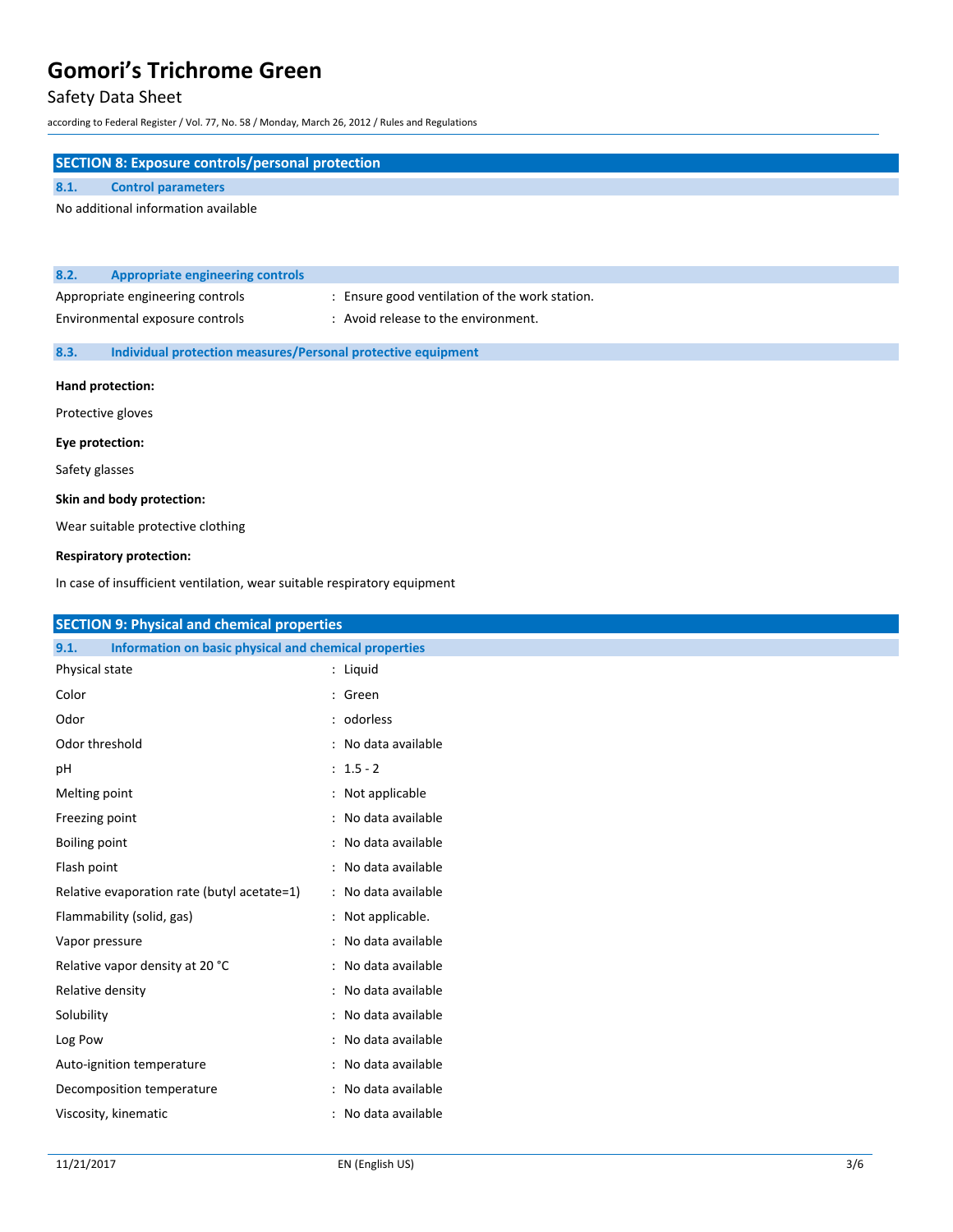### Safety Data Sheet

according to Federal Register / Vol. 77, No. 58 / Monday, March 26, 2012 / Rules and Regulations

| Viscosity, dynamic      | : No data available |
|-------------------------|---------------------|
| <b>Explosion limits</b> | : No data available |
| Explosive properties    | : No data available |
| Oxidizing properties    | : No data available |

#### **9.2. Other information**

No additional information available

### **SECTION 10: Stability and reactivity**

### **10.1. Reactivity**

The product is non-reactive under normal conditions of use, storage and transport.

| 10.2.                                                        | <b>Chemical stability</b>                |  |  |
|--------------------------------------------------------------|------------------------------------------|--|--|
| Stable under normal conditions.                              |                                          |  |  |
|                                                              | 10.3. Possibility of hazardous reactions |  |  |
| No dangerous reactions known under normal conditions of use. |                                          |  |  |

**10.4. Conditions to avoid**

None under recommended storage and handling conditions (see section 7).

**10.5. Incompatible materials**

No additional information available

**10.6. Hazardous decomposition products**

Under normal conditions of storage and use, hazardous decomposition products should not be produced.

### **SECTION 11: Toxicological information**

### **11.1. Information on toxicological effects**

| Acute toxicity                                        | : Not classified          |
|-------------------------------------------------------|---------------------------|
| Skin corrosion/irritation                             | : Not classified          |
|                                                       | pH: 1.5 - 2               |
| Serious eye damage/irritation                         | : Not classified          |
|                                                       | pH: 1.5 - 2               |
| Respiratory or skin sensitization                     | : Not classified          |
| Germ cell mutagenicity                                | : Not classified          |
| Carcinogenicity                                       | : Not classified          |
| Reproductive toxicity                                 | : Not classified          |
| Specific target organ toxicity – single exposure      | : Not classified          |
| Specific target organ toxicity – repeated<br>exposure | : Not classified          |
| Aspiration hazard                                     | : Not classified          |
| Symptoms/effects after skin contact                   | Burns.                    |
| Symptoms/effects after eye contact                    | : Serious damage to eyes. |
| Symptoms/effects after ingestion                      | Burns.                    |
|                                                       |                           |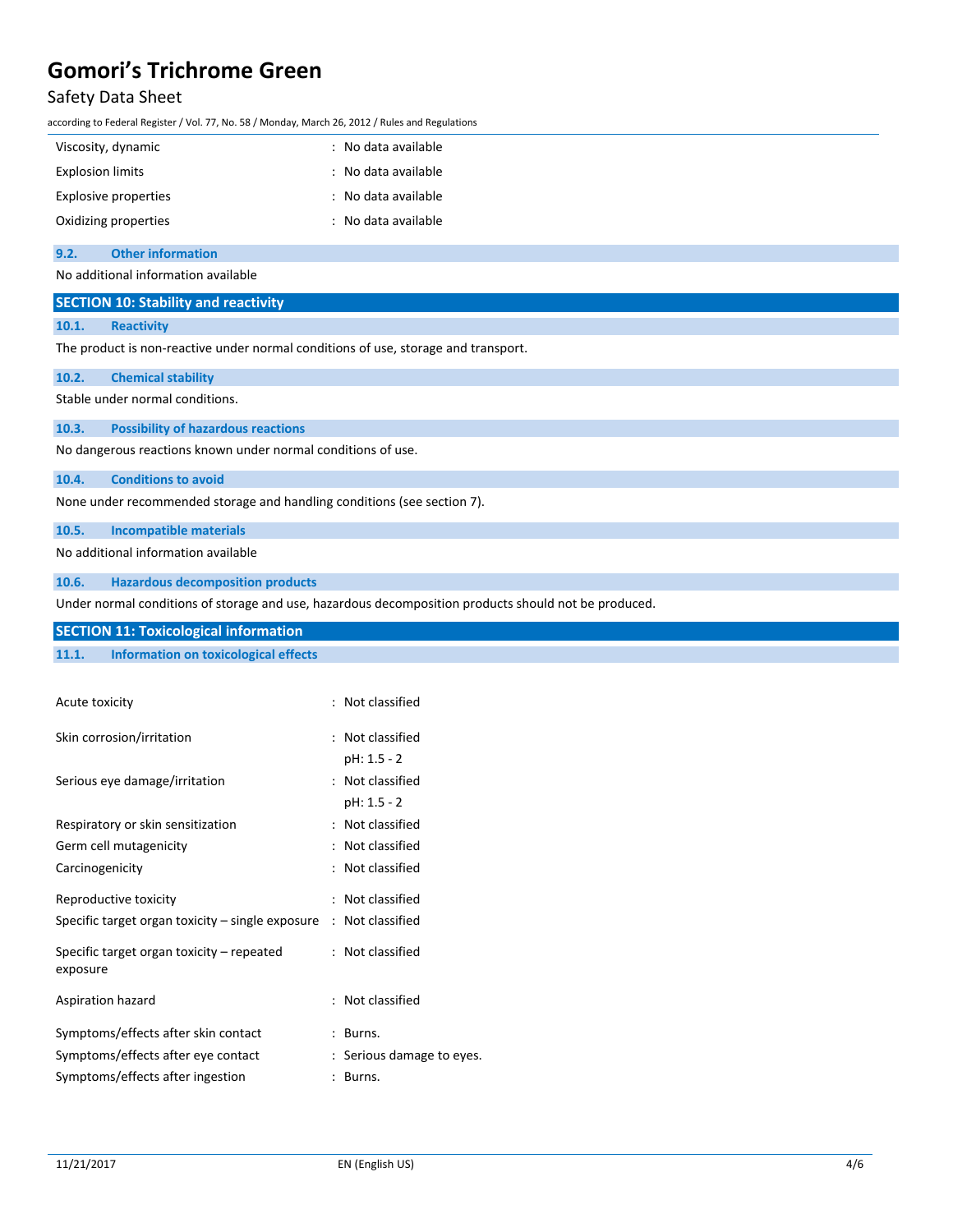## Safety Data Sheet

|                              | according to Federal Register / Vol. 77, No. 58 / Monday, March 26, 2012 / Rules and Regulations |                                                                                               |
|------------------------------|--------------------------------------------------------------------------------------------------|-----------------------------------------------------------------------------------------------|
|                              | <b>SECTION 12: Ecological information</b>                                                        |                                                                                               |
| 12.1.<br><b>Toxicity</b>     |                                                                                                  |                                                                                               |
| Ecology - general            |                                                                                                  | : Before neutralisation, the product may represent a danger to aquatic organisms.             |
| 12.2.                        | <b>Persistence and degradability</b>                                                             |                                                                                               |
|                              | No additional information available                                                              |                                                                                               |
| 12.3.                        | <b>Bioaccumulative potential</b>                                                                 |                                                                                               |
|                              | No additional information available                                                              |                                                                                               |
| 12.4.                        | <b>Mobility in soil</b>                                                                          |                                                                                               |
|                              | No additional information available                                                              |                                                                                               |
| 12.5.                        | <b>Other adverse effects</b>                                                                     |                                                                                               |
|                              | No additional information available                                                              |                                                                                               |
|                              | <b>SECTION 13: Disposal considerations</b>                                                       |                                                                                               |
| 13.1.                        | <b>Disposal methods</b>                                                                          |                                                                                               |
| Waste treatment methods      |                                                                                                  | : Dispose of contents/container in accordance with licensed collector's sorting instructions. |
|                              | <b>SECTION 14: Transport information</b>                                                         |                                                                                               |
|                              | <b>Department of Transportation (DOT)</b>                                                        |                                                                                               |
| In accordance with DOT       |                                                                                                  |                                                                                               |
| Not applicable               |                                                                                                  |                                                                                               |
| <b>Transport by sea</b>      |                                                                                                  |                                                                                               |
| Not applicable               |                                                                                                  |                                                                                               |
| <b>Air transport</b>         |                                                                                                  |                                                                                               |
| Not applicable               |                                                                                                  |                                                                                               |
|                              | <b>SECTION 15: Regulatory information</b>                                                        |                                                                                               |
| 15.1. US Federal regulations |                                                                                                  |                                                                                               |
|                              | No additional information available                                                              |                                                                                               |
|                              |                                                                                                  |                                                                                               |
|                              | 15.2. International regulations                                                                  |                                                                                               |
| <b>CANADA</b>                |                                                                                                  |                                                                                               |

No additional information available

**EU-Regulations** No additional information available

**National regulations** No additional information available